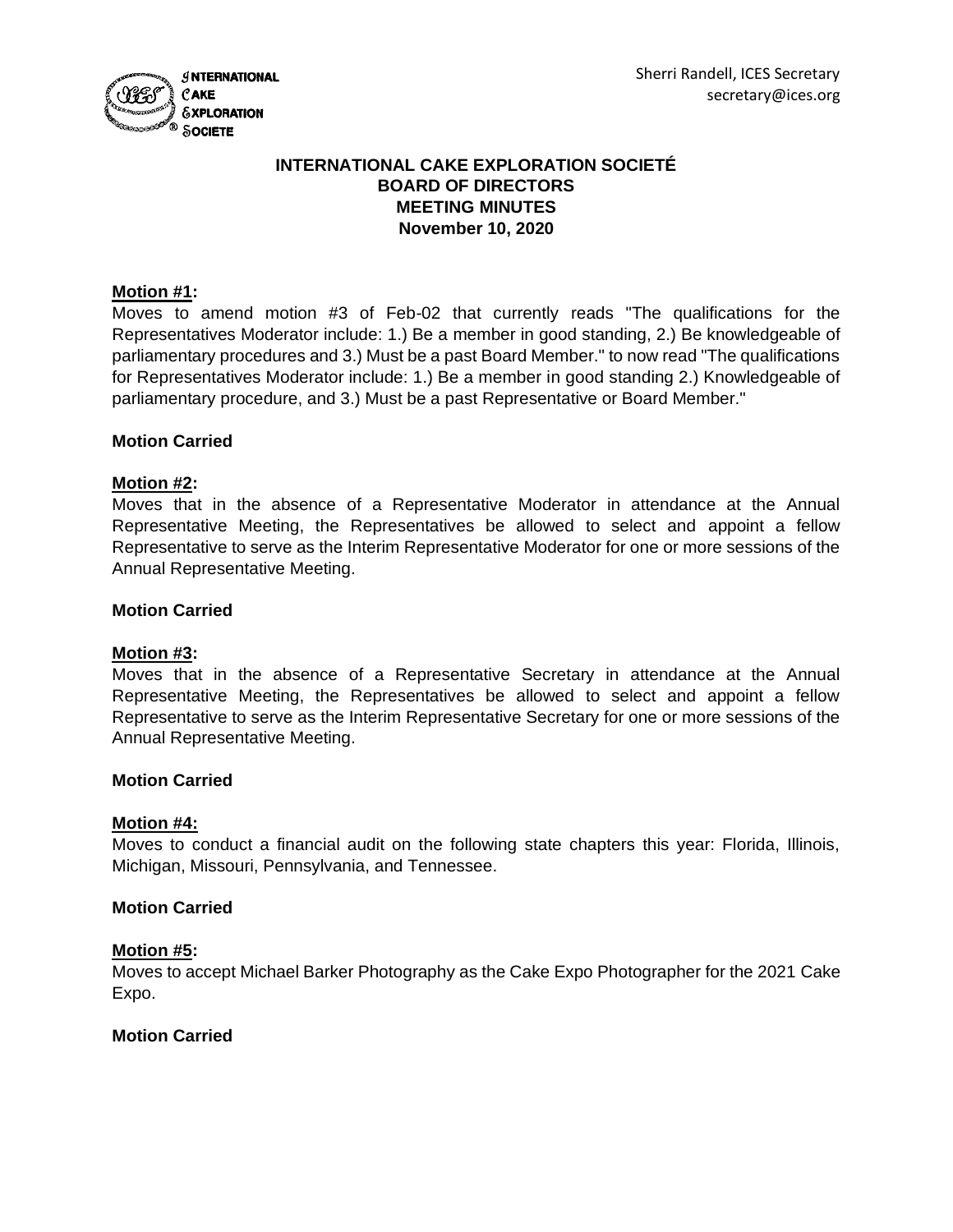# **Motion #6:**

Moves to approve the Request for Proposal for the 2021 Cake Expo Exposition Services.

# **Motion Carried**

# **Motion #7:**

Moves to purchase a one-time quarterly subscription to MultCloud in the amount of \$24.90 to migrate the ICES OneDrives to Google Workspace.

### **Motion Carried**

# **Motion #8:**

Moves to purchase the icesconvention.org domain from LDD for the cost of \$21.00 for a year.

# **Motion Carried**

# **Motion #9:**

Moves to approve the Request for Proposal for 2019-2020 Tax Preparation Services.

# **Motion Carried**

# **Motion #10:**

Moves to approve no more than \$1500 for Tax Preparation Services for the 2019-2020 tax year.

### **Motion Carried**

#### **Motion #11:**

Moves to present to the membership the amendment to Article XIV, Section 4 of the ICES Bylaws. Quorum Three percent (3%) of the membership, represented in person, by proxy or absentee ballot, shall constitute a quorum at any meeting of the membership. A quorum shall be required to call a membership meeting to order. The members at such a meeting may continue to do business until adjournment, even if the withdrawal of members should leave less than a quorum. To read: Three percent (3%) of the membership or ten percent (10%) of the membership for a virtual meeting, represented in person, by proxy or absentee ballot, shall constitute a quorum at any meeting of the membership. A quorum shall be required to call a membership meeting to order. The members at such a meeting may continue to do business until adjournment, even if the withdrawal of members should leave less than a quorum.

# **Motion Carried**

#### **Motion #12:**

Moves to present to the membership the amendment to Article II, Section 1B of the ICES Bylaws. To grant scholarships to persons to learn said art and to educate others as to said art; To read: To grant scholarships to members in good standing to learn said art and to educate others as to said art.

#### **Motion Carried**